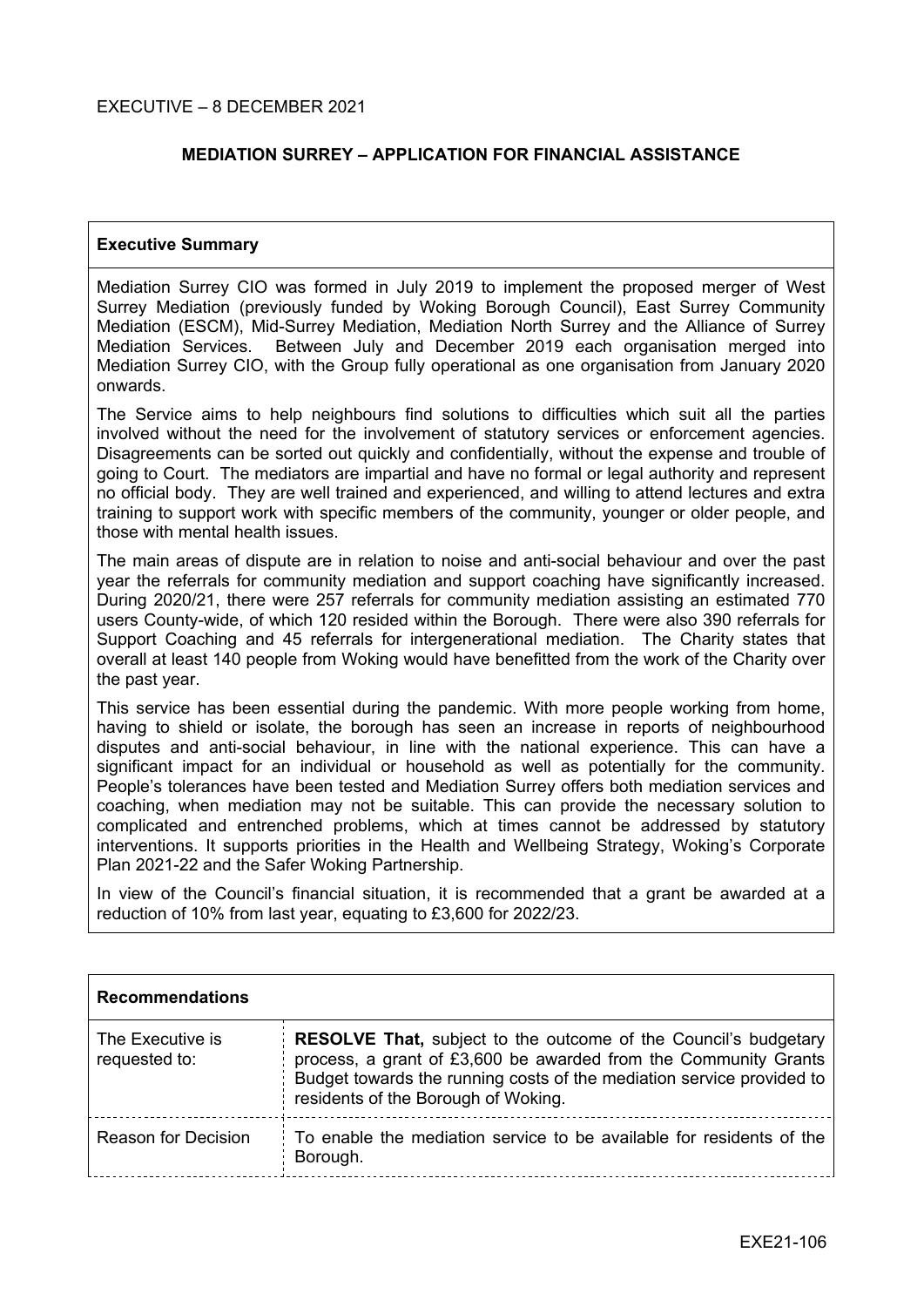# **Mediation Surrey – Application For Financial Assistance**

| Confirmation of funding | This award is provisionally made on the expectation that the Council's<br>budgets for revenue and capital projects remain at the same level<br>allocated for the current financial year. The Council's overall budget,<br>including the sums allocated for community grants, will be determined<br>by Council at its meeting on 10 February 2022. In the event the grant<br>budgets are set at the anticipated levels, confirmation of the Council's<br>support will be sent to successful applicants. Groups should not plan<br>for the 2022/23 funding until this confirmation has been received.                                                   |  |
|-------------------------|-------------------------------------------------------------------------------------------------------------------------------------------------------------------------------------------------------------------------------------------------------------------------------------------------------------------------------------------------------------------------------------------------------------------------------------------------------------------------------------------------------------------------------------------------------------------------------------------------------------------------------------------------------|--|
| Conditions              | <b>Accounts.</b> The Organisation must submit accounts for the year in<br>which the grant is awarded, including an income and expenditure<br>account and balance sheet. Please note that accounts for other years<br>may also be required.                                                                                                                                                                                                                                                                                                                                                                                                            |  |
|                         | <b>Monitoring Information.</b> The Organisation must submit quarterly<br>monitoring information as a measure of its achievements. Failure to<br>provide details will jeopardise the award. E-mail requests will be sent<br>to the applicant on a quarterly basis.                                                                                                                                                                                                                                                                                                                                                                                     |  |
|                         | <b>Publicity.</b> Where possible, the Organisation is required to publicise<br>the support received from Woking Borough Council, including on<br>websites and literature / leaflets produced.                                                                                                                                                                                                                                                                                                                                                                                                                                                         |  |
|                         | <b>Payments.</b> Unless exceptional circumstances exist all invoices must<br>be received quarterly with monitoring information for the previous<br>quarter.                                                                                                                                                                                                                                                                                                                                                                                                                                                                                           |  |
|                         | <b>Payment Period.</b> Final quarter claims must be made by the second<br>week in April. Unclaimed awards will not be available at a later date<br>unless exceptional circumstances can be demonstrated to the Council<br>before the end of the award year.                                                                                                                                                                                                                                                                                                                                                                                           |  |
|                         | <b>Joint Working.</b> WBC expects the Organisation to engage positively<br>on health and wellbeing multi-agency joint work affecting Woking.<br>Groups which refuse may place their Council support at risk, e.g.<br>grant, concessionary rent and other assistance.                                                                                                                                                                                                                                                                                                                                                                                  |  |
|                         | Homelessness Reduction Act 2017. Following the introduction of<br>new legislation from April 2018, the Council expects the support of<br>partner agencies in identifying people at risk of homelessness as early<br>as possible to maximise the opportunities to prevent such. Partner<br>agencies / organisations are expected to be engaged in joint working<br>arrangements to assist in finding suitable housing and support<br>solutions, and where appropriate to undertake and respond to the new<br>'duty to refer'. Groups which do not support this new legislation and<br>way of working positively may put their Council support at risk. |  |
| Performance Indicators  | <b>Users.</b> The Organisation to provide a breakdown of the users.                                                                                                                                                                                                                                                                                                                                                                                                                                                                                                                                                                                   |  |
|                         | <b>Publicity.</b> The Organisation to advise how the Council's support has<br>been publicised.                                                                                                                                                                                                                                                                                                                                                                                                                                                                                                                                                        |  |
|                         | <b>Statement of Use.</b> The Organisation to provide a statement stating<br>the use to which the grant money has been put.                                                                                                                                                                                                                                                                                                                                                                                                                                                                                                                            |  |
| <b>Future Support</b>   | The financial pressure on the Council's budgets is expected to<br>continue in the coming years and accordingly the overall level of<br>support available in future years may be reduced. The applicant is<br>therefore to be advised that the award of funding for 2022/23 does not<br>imply that a similar application in 2023/24 would be supported.<br>In                                                                                                                                                                                                                                                                                          |  |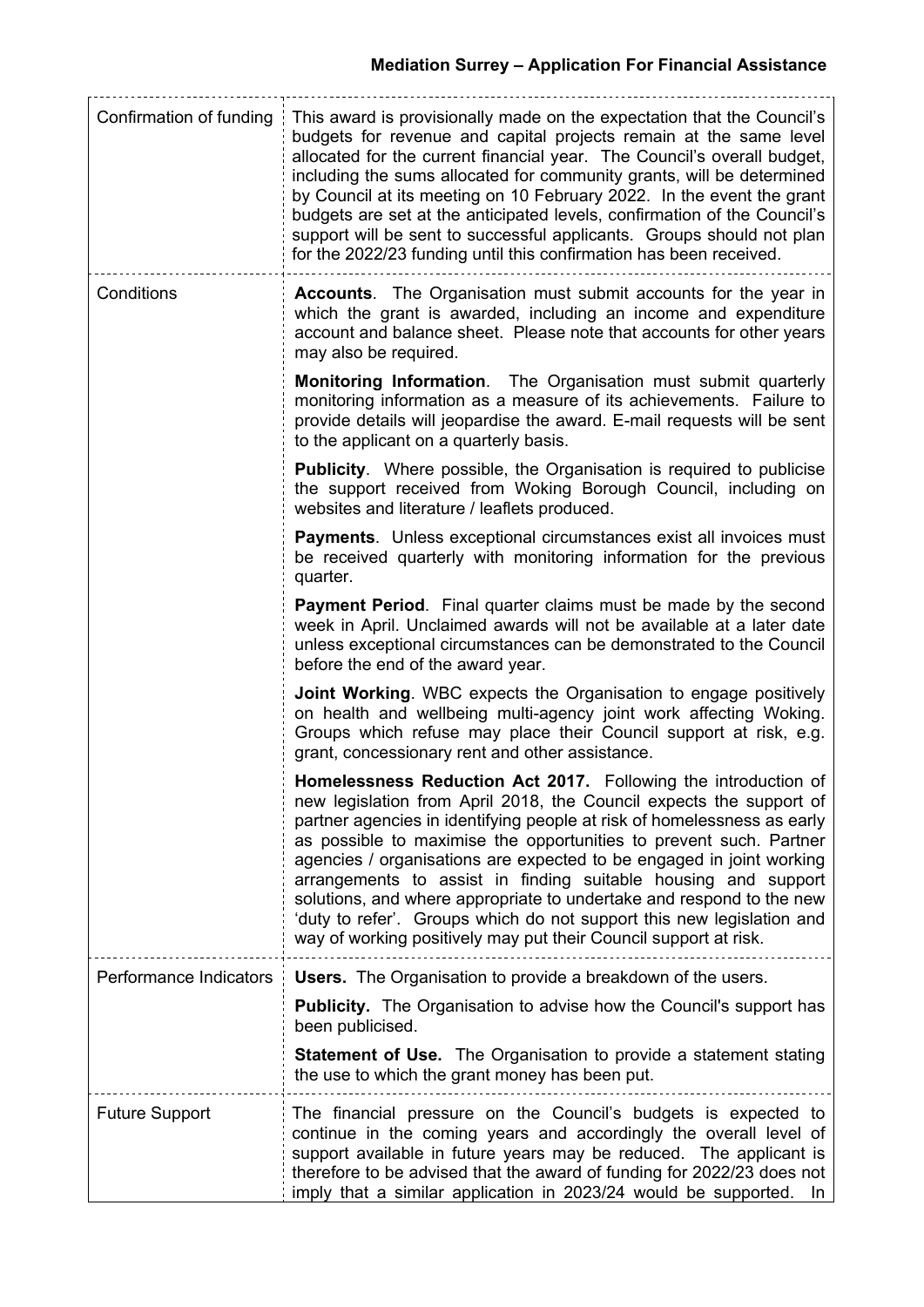| particular, it is emphasised that the Council is unlikely to be in a<br>position to award any sums above the 2022/23 levels.<br>In view of this, the applicant is to be advised to ensure that<br>contingency plans for the Group's operations for 2023/24 have been<br>drawn up in the event that the Council is unable to continue its support<br>beyond April 2023. All applicants are strongly recommended to<br>pursue alternative sources of funding and are encouraged to approach<br>Woking Borough Council's Community Support Team for advice and<br>support. |  |
|-------------------------------------------------------------------------------------------------------------------------------------------------------------------------------------------------------------------------------------------------------------------------------------------------------------------------------------------------------------------------------------------------------------------------------------------------------------------------------------------------------------------------------------------------------------------------|--|
|                                                                                                                                                                                                                                                                                                                                                                                                                                                                                                                                                                         |  |
|                                                                                                                                                                                                                                                                                                                                                                                                                                                                                                                                                                         |  |

## **The Executive has authority to determine the above recommendations.**

## **Background Papers:**

2022/23 Application Form.

#### **Reporting Person:**

Julie Fisher, Chief Executive Extn: 3301, Email: julie.fisher@woking.gov.uk

#### **Contact Person:**

Frank Jeffrey, Head of Democratic Services Extn: 3012, Email: frank.jeffrey@woking.gov.uk

Doug Davern, Democratic Services Officer Extn: 3018, Email: doug.davern@woking.gov.uk

#### **Portfolio Holder:**

Cllr Simon Ashall Email: cllrsimon.ashall@woking.gov.uk

## **Shadow Portfolio Holder:**

Cllr Will Forster Email: cllrwill.forster@woking.gov.uk

#### **Date Published:**

30 November 2021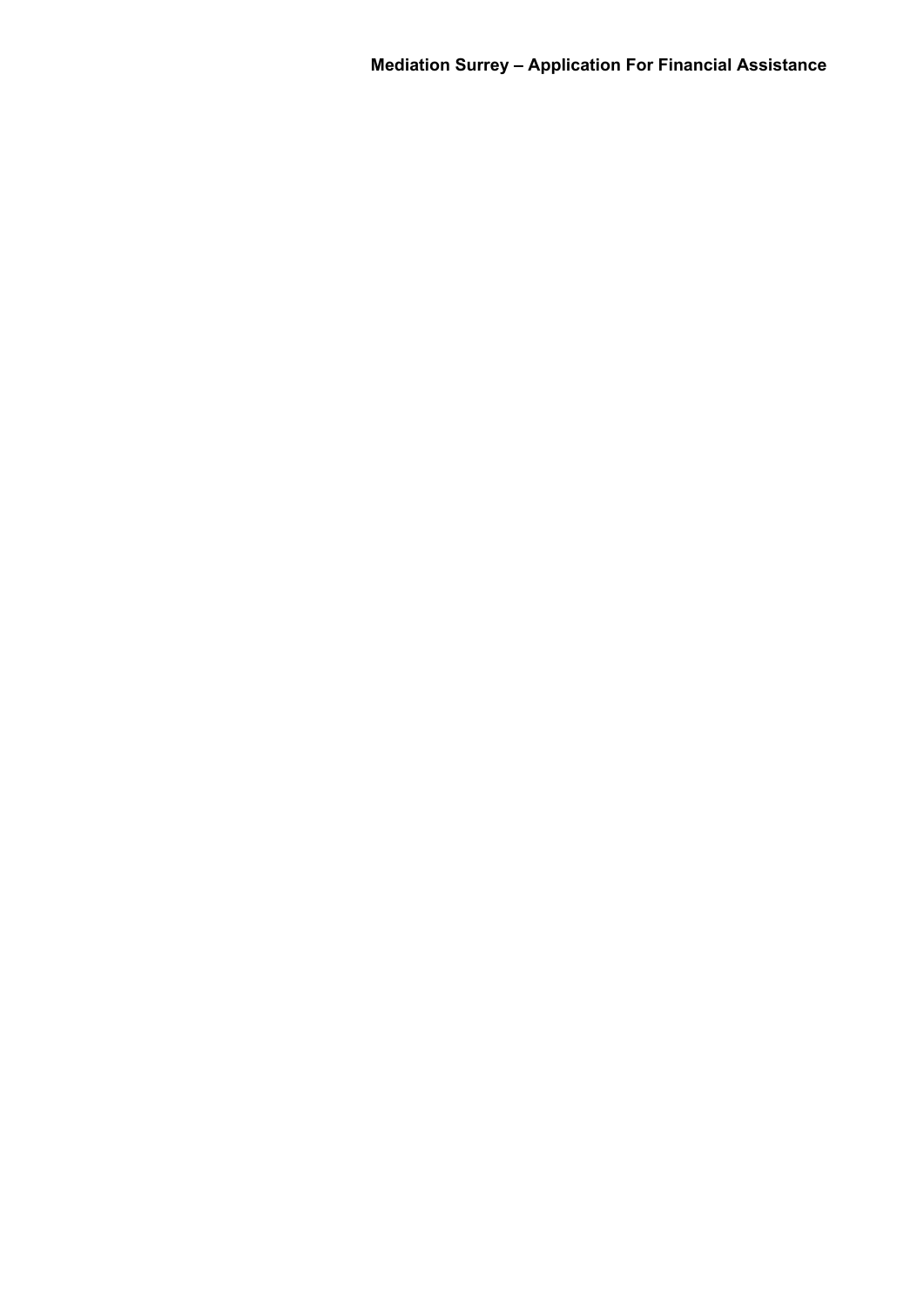| 1.0 Summary of Application |                                                                                                                                                                                                                                                                                                                                                                                                                                                                                                                                    |  |
|----------------------------|------------------------------------------------------------------------------------------------------------------------------------------------------------------------------------------------------------------------------------------------------------------------------------------------------------------------------------------------------------------------------------------------------------------------------------------------------------------------------------------------------------------------------------|--|
| 1.1 Status and Aims        | Mediation Surrey CIO was formed in July 2019 to implement the<br>proposed merger of West Surrey Mediation (previously funded by<br>Woking BC), East Surrey Community Mediation (ESCM), Mid-Surrey<br>Mediation, Mediation North Surrey and the Alliance of Surrey<br>The Group has been operational as one<br>Mediation Services.<br>organisation from January 2020 onwards.                                                                                                                                                       |  |
|                            | The aims and objectives of Mediation Surrey CIO are:                                                                                                                                                                                                                                                                                                                                                                                                                                                                               |  |
|                            | - the provision of mediation, coaching, conciliation, dispute resolution,<br>and<br>resilience<br>services<br>reconciliation<br>as<br>between<br>persons,<br>organisations, authorities, family members or groups involved or likely<br>to be involved in dispute or interpersonal conflict, including but not<br>limited to any situation where that dispute or conflict results from or<br>may lead to acts of violence, nuisance, vandalism, racial abuse,<br>sexual abuse, unlawful activity or breakdown of public order; and |  |
|                            | - to advance to the public benefit the education of the public in the<br>purposes, techniques and processes of such mediation, coaching,<br>conciliation, dispute resolution, reconciliation and resilience and, in<br>particular, the understanding of the nature and causes of any such<br>disputes or conflicts and of all means of managing them for purposes<br>of peaceful resolution in the interests of good citizenship and<br>interpersonal relationships.                                                               |  |
|                            | The merger into one Organisation has enabled the provision of<br>services across the whole of Surrey including:                                                                                                                                                                                                                                                                                                                                                                                                                    |  |
|                            | • Community mediation – neighbour dispute resolution<br>• Support coaching – one-to-one coaching for people suffering the<br>effects of ASB and neighbour disputes<br>• Intergenerational Mediation - disputes within families (other than<br>couples separating)                                                                                                                                                                                                                                                                  |  |
|                            | There is also a Family Mediation service for couples separating. This<br>is a low-cost fee-paying service which is fully self-funding and not<br>covered by grant funding.                                                                                                                                                                                                                                                                                                                                                         |  |
| 1.2 Employees              | 7, comprising Director of Services, Secretary and 5 x Casework Co-<br>ordinators.                                                                                                                                                                                                                                                                                                                                                                                                                                                  |  |
| 1.3 Volunteers             | 64, including 9 Board members who are responsible for the<br>management of the Charity, meeting quarterly to discuss strategy,<br>governance and the managing of the charity.                                                                                                                                                                                                                                                                                                                                                      |  |
|                            | The volunteers have completed training as community mediators and<br>provide the mediation service to clients referred to the Group. Many<br>have completed additional specialist training in coaching<br>and<br>intergenerational mediation and volunteer within<br>coaching<br>and<br>mediation services.                                                                                                                                                                                                                        |  |
| 1.4 Clients/Users          | During 2020/21, there were 257 referrals for community mediation,<br>most involving two to four individuals and so the estimated number of<br>users is 770 across the County, of which 120 resided within the<br>Borough. There were also 390 referrals for Support Coaching, with                                                                                                                                                                                                                                                 |  |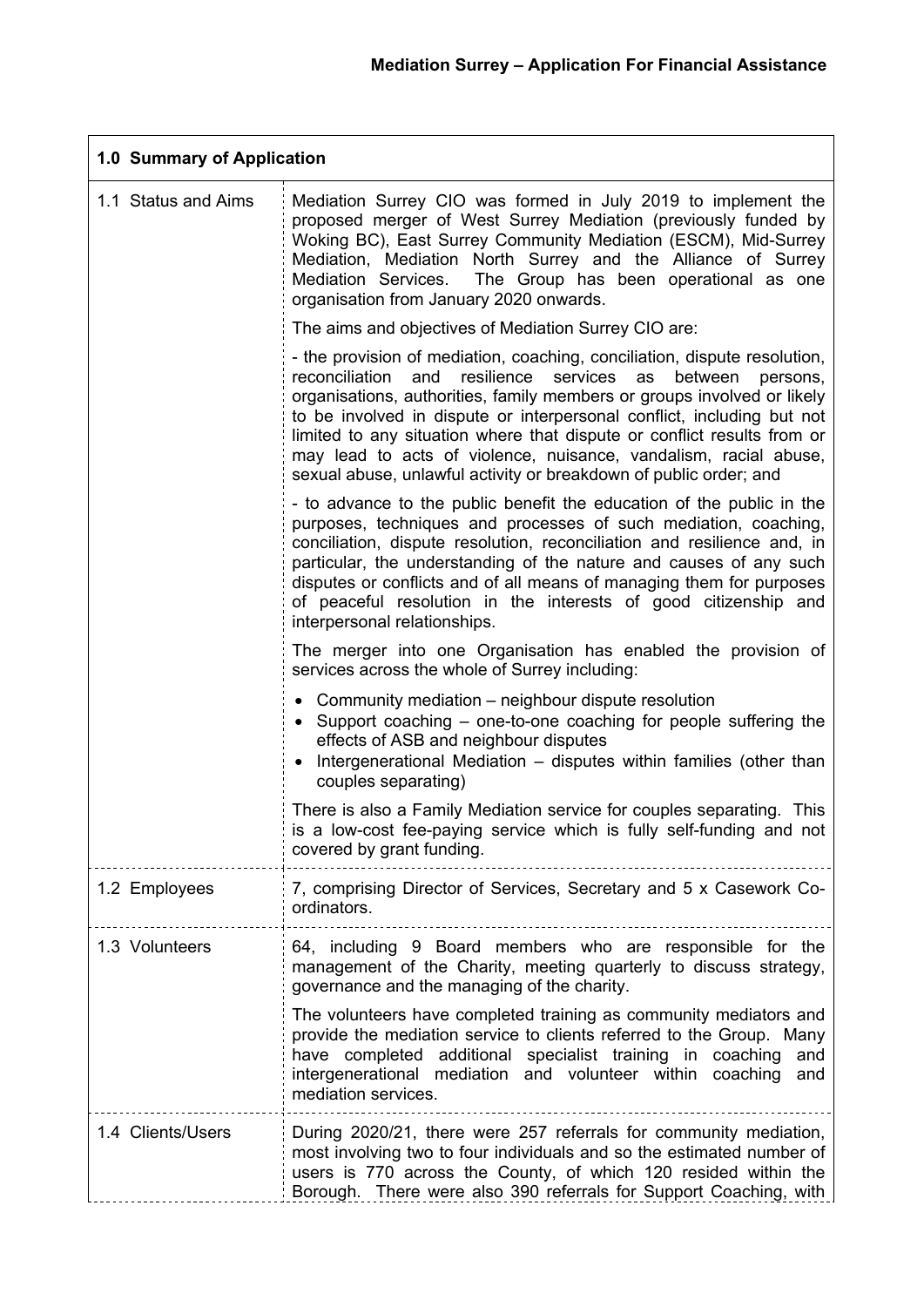|                       | one individual per referral. In addition there were 45 referrals for<br>intergenerational mediation, with most families including three<br>individuals and so the estimated users were 135.                                                                                                                                                                                                                                                              |                                   |  |
|-----------------------|----------------------------------------------------------------------------------------------------------------------------------------------------------------------------------------------------------------------------------------------------------------------------------------------------------------------------------------------------------------------------------------------------------------------------------------------------------|-----------------------------------|--|
|                       | The Charity states that overall at least 140 people from Woking would<br>have benefitted from the work of the Charity.                                                                                                                                                                                                                                                                                                                                   |                                   |  |
| 1.5 Members           | The Board is currently working on a membership policy in time for its<br>next AGM, likely to give membership to anyone who volunteers for the<br>organisation and wishes to be a member.                                                                                                                                                                                                                                                                 |                                   |  |
| 1.6 Sum Requested     | £4,000 (Revenue)                                                                                                                                                                                                                                                                                                                                                                                                                                         |                                   |  |
| 1.7 Project           | The funding would contribute towards salaries, office and volunteer<br>expenses, hall hire for meetings, insurance and training.                                                                                                                                                                                                                                                                                                                         |                                   |  |
| 1.8 Cost breakdown:   | <b>Salaries</b>                                                                                                                                                                                                                                                                                                                                                                                                                                          | £113,354                          |  |
|                       | <b>Staff Expenses</b>                                                                                                                                                                                                                                                                                                                                                                                                                                    | £10,600                           |  |
|                       | <b>Volunteer Expenses</b>                                                                                                                                                                                                                                                                                                                                                                                                                                | £21,170                           |  |
|                       | <b>Office Costs</b>                                                                                                                                                                                                                                                                                                                                                                                                                                      | £21,046                           |  |
|                       | Total                                                                                                                                                                                                                                                                                                                                                                                                                                                    | £166,170                          |  |
| 1.9 Community Benefit | The merger of the Surrey Mediation Services has allowed the Group<br>to offer services more efficiently and cost-effectively through an<br>integrated staff team, a cloud-based case management system. The<br>need for support in Woking would not be reduced because of the<br>merger, but would indeed allow the Group to be in a position to deliver<br>a higher level of service with the support given.                                            |                                   |  |
|                       | Not only are those who contact the Charity benefitting from its<br>services, but also the wider community by mediating an issue that has<br>an impact on other residents, particularly if the dispute has been<br>longstanding. For example, mediating a parking matter might also<br>ease an anti-social behaviour and noise issue in the surrounding area.                                                                                             |                                   |  |
|                       | The Applicant has stated that a high number of referrals are from<br>Woking Borough Council and that their services reduce demands on<br>the Council and Surrey Police. The Group note the high demand for<br>services is shown through the increase in referrals for all services in<br>2021-22:                                                                                                                                                        |                                   |  |
|                       | Community mediation                                                                                                                                                                                                                                                                                                                                                                                                                                      | 257 compared with 137 in 2019-20  |  |
|                       | Support coaching                                                                                                                                                                                                                                                                                                                                                                                                                                         | 390 compared with 224 in 2019-20) |  |
|                       | Intergenerational                                                                                                                                                                                                                                                                                                                                                                                                                                        | 45 compared with 64 in 2019-20    |  |
|                       | The services offered can have a deep and lasting positive impact on<br>residents that have been supported after long-standing disputes.                                                                                                                                                                                                                                                                                                                  |                                   |  |
|                       | Some mediations may only involve two or three people but may have<br>a deep and lasting consequence for a person involved, for example an<br>elderly person feeling vulnerable and threatened in their home may<br>feel happier and supported after mediation and able to stay in their<br>own home and community for longer. Not all the cases can be<br>resolved successfully if one party refuses to mediate or there is no<br>agreement established. |                                   |  |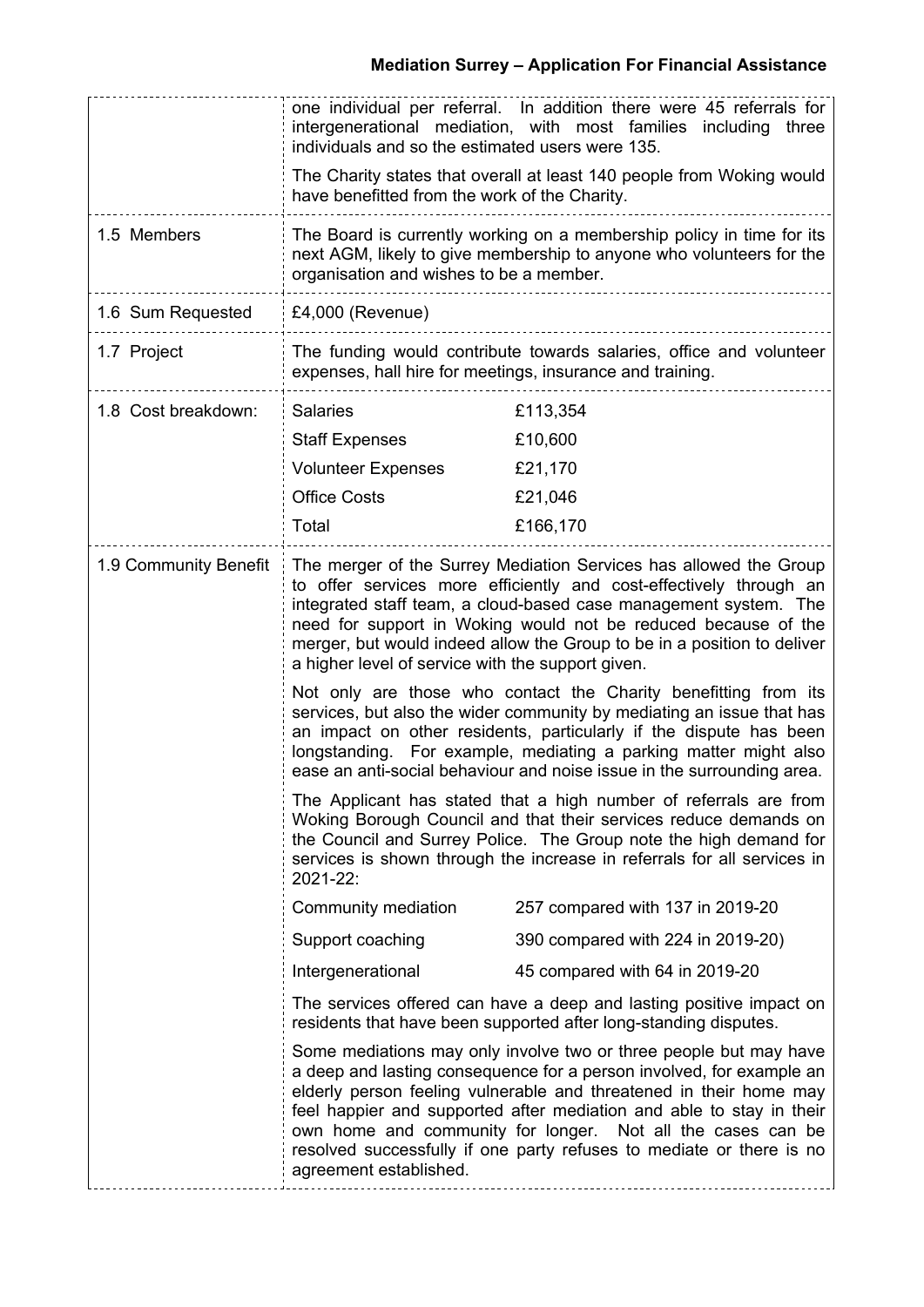| 1.10 Covid-19 Impact | Volunteers have worked hard to assist clients via Zoom with two<br>licences purchased with Covid funding from the Office of the Police<br>and Crime Commissioner. This has included coaching sessions, initial<br>meetings for community and intergenerational mediation, and (from<br>July 2020 onwards) joint mediation meetings, mediator peer support<br>and training sessions, referrer briefings and some internal meetings. |
|----------------------|------------------------------------------------------------------------------------------------------------------------------------------------------------------------------------------------------------------------------------------------------------------------------------------------------------------------------------------------------------------------------------------------------------------------------------|
|                      | As lockdown eased guidance was prepared on providing Covid-safe<br>face-to-face joint meetings, including liaising with venues as they re-<br>opened. A small number of these meetings have taken place, and it is<br>useful to be able to use both virtual and face-to-face options as<br>appropriate.                                                                                                                            |
|                      | Its services became especially relevant in the Covid-19 lockdown<br>periods with people forced to spend more time in their homes. This<br>caused and exacerbated stressful situations between neighbours and<br>within families.                                                                                                                                                                                                   |
|                      | Demand for the coaching service is stated to have increased<br>significantly There has been an increased impact of Anti-Social<br>Behaviour and neighbour disputes on mental health, exacerbated by<br>the pandemic.                                                                                                                                                                                                               |

| 2.0 Financial Background                |                                                                                                                                                                                                                                                                     |  |
|-----------------------------------------|---------------------------------------------------------------------------------------------------------------------------------------------------------------------------------------------------------------------------------------------------------------------|--|
| 2.1 Budget                              | At the time of the application, the Group held £257,848 in the bank.<br>The sum of £162,814 is reserved for seven months' expenditure,<br>winding up costs and new projects.                                                                                        |  |
|                                         | The Group has submitted a break-even budget for 2022/23 which<br>shows an anticipated income and expenditure of £166,170, as set out<br>in paragraph 1.8.                                                                                                           |  |
|                                         | Income is expected to be received from the Office of the Police and<br>Crime Commissioner (£95,000, service level agreement to March<br>2023 subject to annual review), Boroughs and Housing Associations<br>$(E35,000)$ , leaving funds to be raised $(E36,170)$ . |  |
| 2.2 Accounts                            | The Group has submitted accounts for 2020/21 which show an<br>income of £164,117 against expenditure of £144,529, resulting in a<br>surplus of £19,588. The sum of £228,532 was carried forward at the<br>end of the 2020/21 year.                                  |  |
| 2.3 Support over the<br>past five years | $2021/22 - £4,000$<br>$2020/21 - £4,000$<br>$2019/20 - £4,000$<br>$2018/19 - £4,000$<br>$2017/18 - £4,000$                                                                                                                                                          |  |

| 3.0 Assessment of Application           |  |     |
|-----------------------------------------|--|-----|
| 3.1 Key Information $\log$ Constitution |  | Yes |